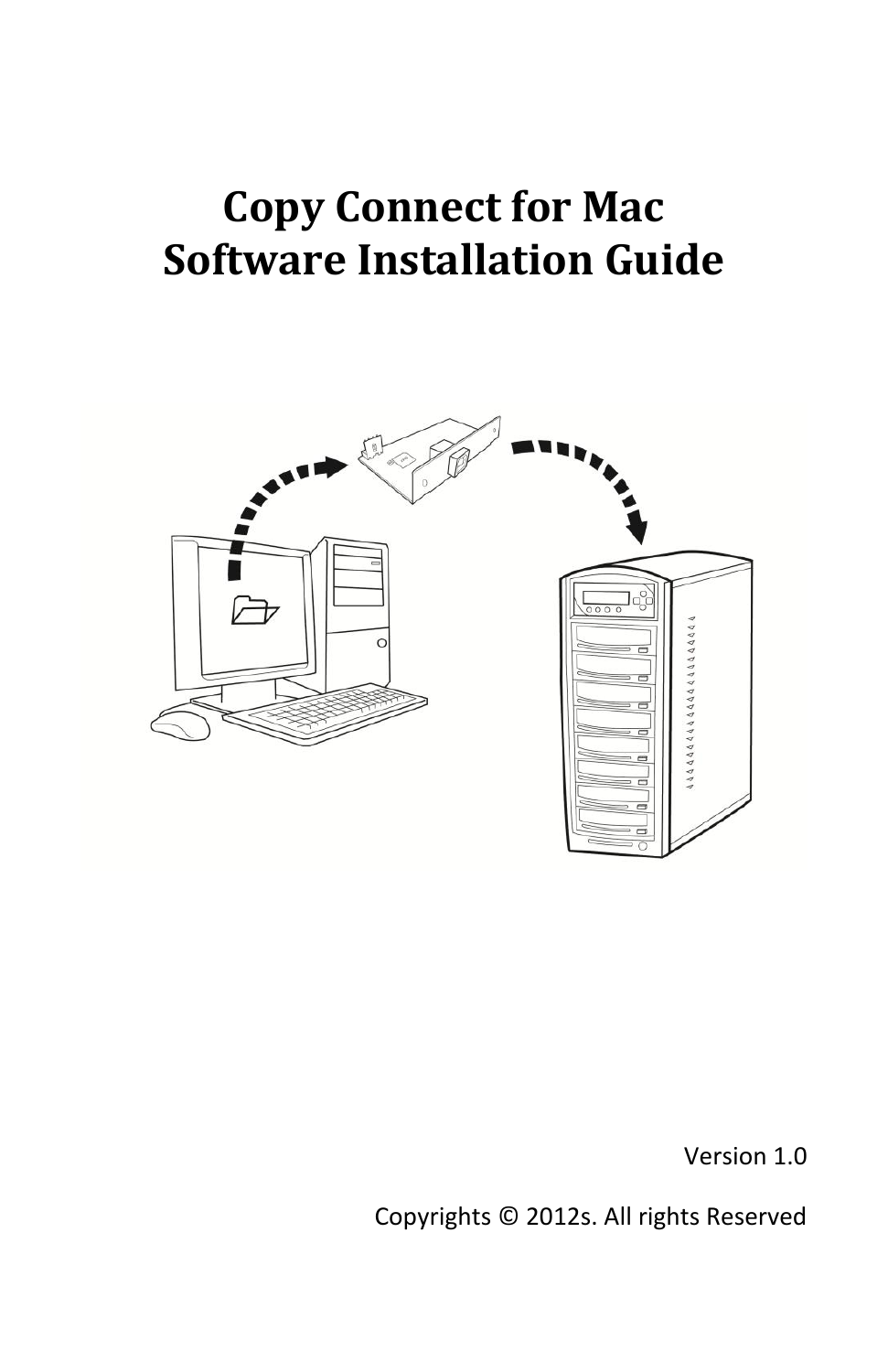- **1. Software/Driver Installation** 
	- **Minimum Hardware Requirements:**
		- $\checkmark$  Mac Computer
		- $\checkmark$  USB 2.0 Type B Port
		- $\checkmark$  10Mbytes of free disc space on your hard drive
	- **Minimum Software Requirements:**
		- $\checkmark$  Mac OS X 10.5, 10.6, 10.7

- **Installing CopyConnect for Mac Utility:**
	- a) Download the installation DMG file to your desktop.<br>  $\begin{array}{rcl} \textcircled{3} & \textcircled{4} & \textcircled{5} & \textcircled{4} & \textcircled{1} & \textcircled{1} \end{array}$

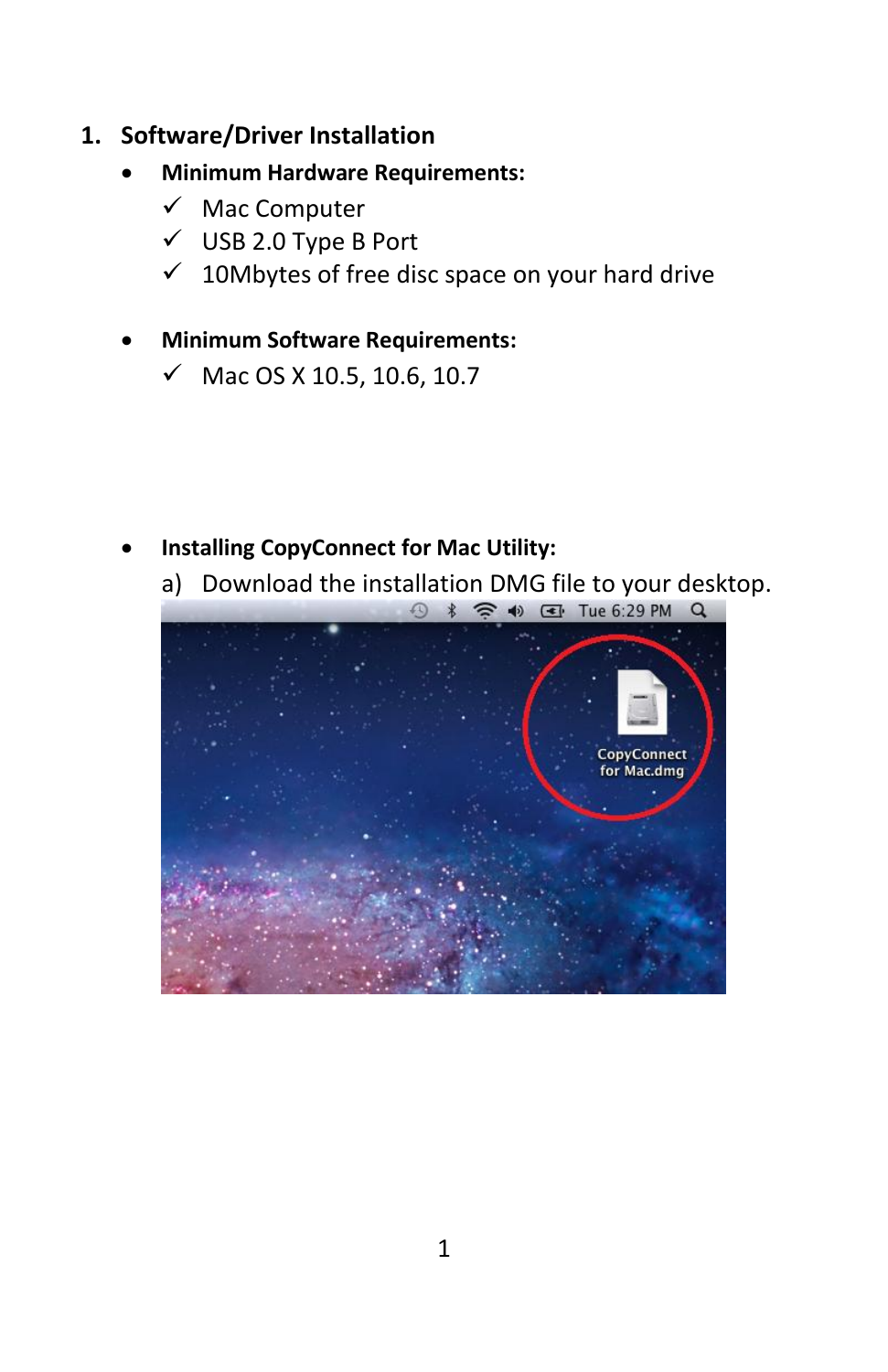b) Double click on the DMG file to mount it.

| 000<br><b>Folders</b>             |                 | CopyConnect Volume   |  |
|-----------------------------------|-----------------|----------------------|--|
| CopyConnect for Mac<br>$(X86_64)$ | fuse-ext2-0.0.7 | MacFUSE (Tuxera) 2.2 |  |
| <b>Documents</b>                  |                 |                      |  |
| <b>KTF</b>                        |                 |                      |  |
| <b>README</b>                     |                 |                      |  |
|                                   |                 |                      |  |
|                                   |                 |                      |  |
|                                   |                 |                      |  |

c) Go to the "MacFUSE (Tuxera)" Folder and double click on "MacFuse.pkg" to start installation of "MacFUSE".



Note: You may see following message during installation, please click Continue.

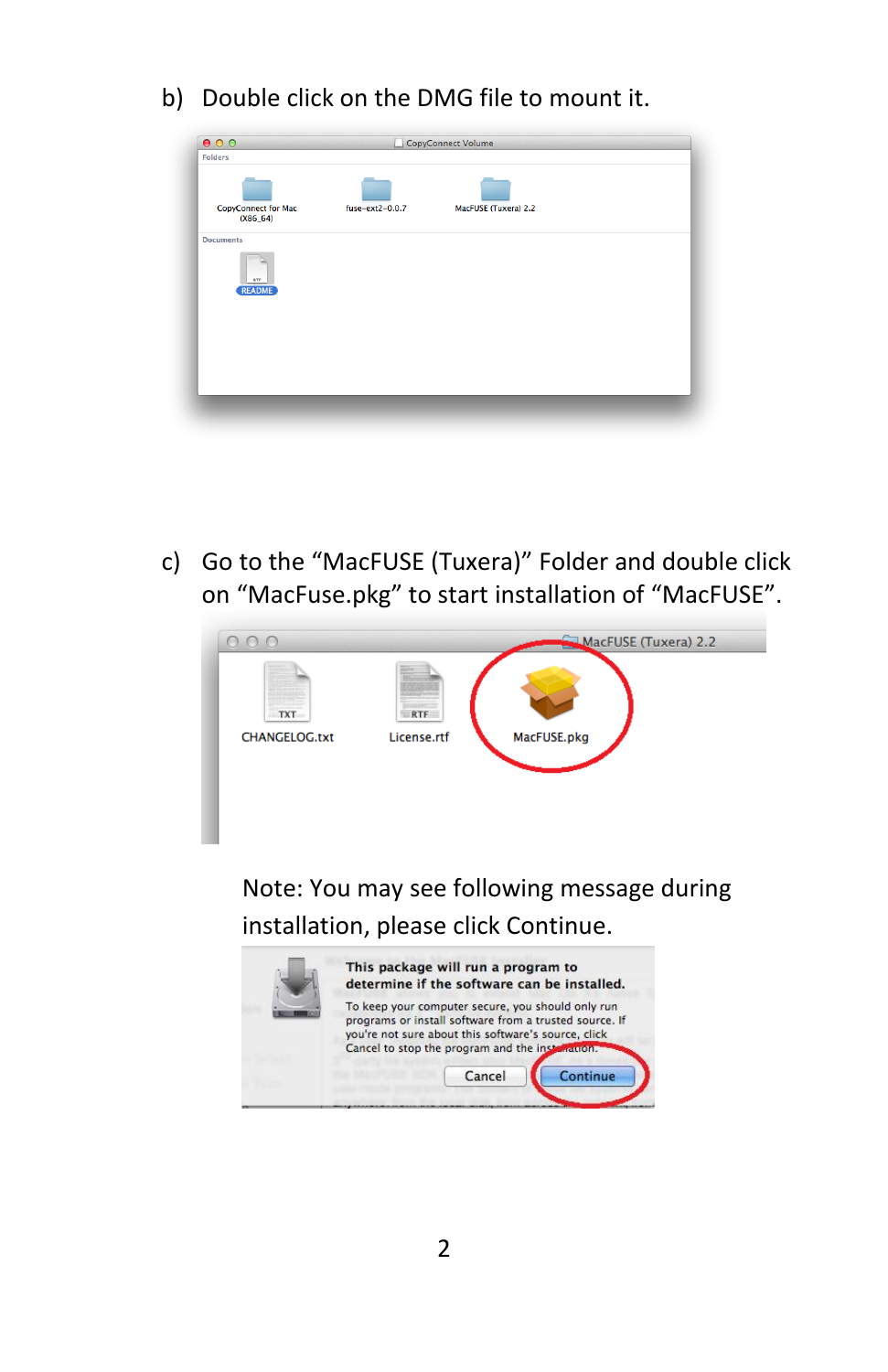d) Go to the "fuse-ext2" Folder and double click on "fuseext2.pkg" to start installation of "fuse-ext2".



installation, please click Continue.



e) Go to the "CopyConnect for Mac" Folder and copy "CopyConnect for Mac" application to your desktop.<br>  $\begin{array}{rcl} \circ & * & \circ \\ \circ & * & \circ \end{array}$ 

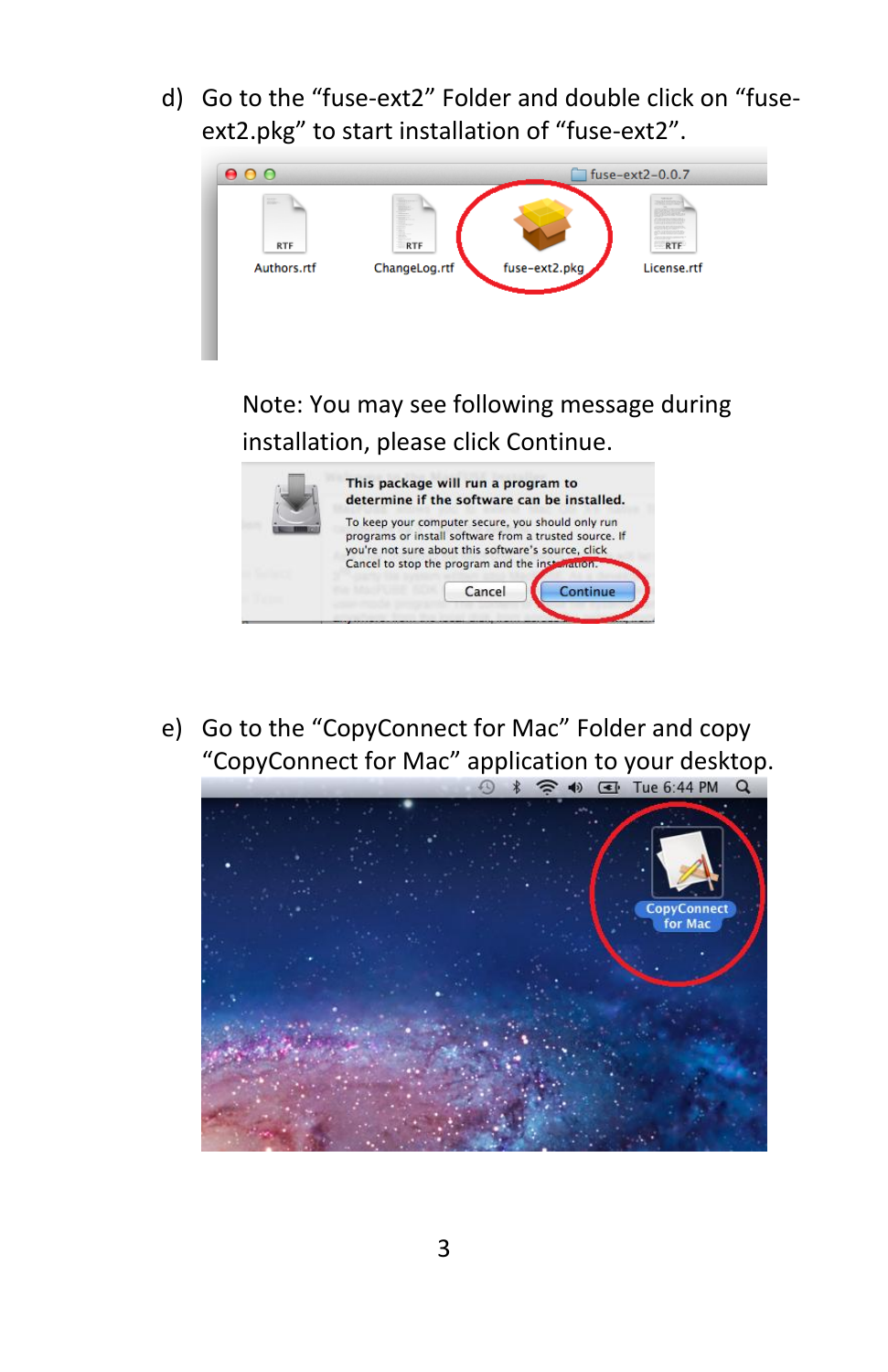f) Unmount the installation DMG file by click on "Eject CopyConnect Volume" from File menu.

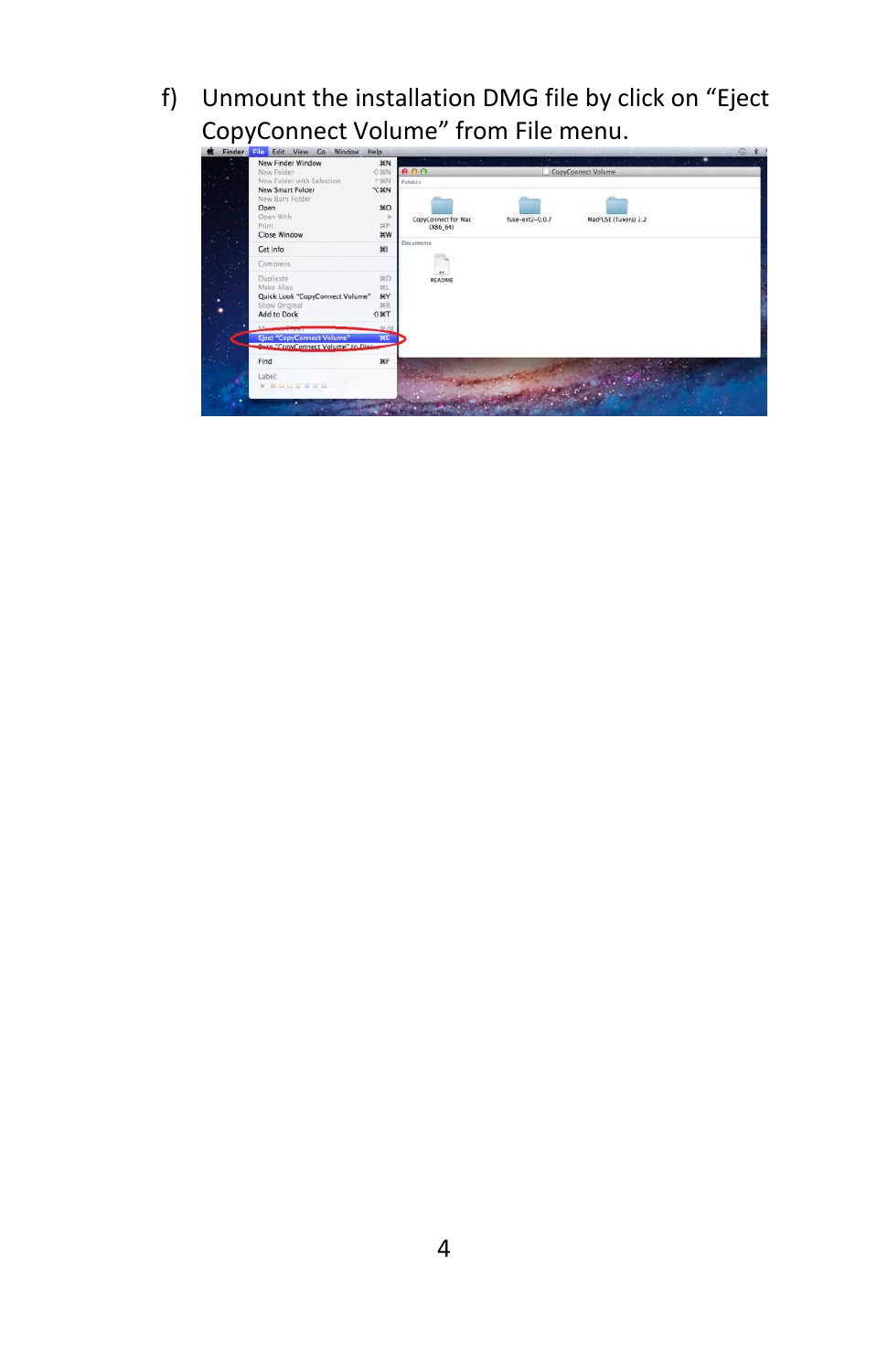## **2. Establish a connection between your PC and the Duplicator's Hard Drive:**

**a)** Power On the Duplicator and your PC

**b)** Go to the Duplicator's Setup menu by pressing the UP or DOWN arrow button, then press the ENT/Enter button to enter the "Setup" menu.

| DUPLICATOR | 3.35 |
|------------|------|
| 11. Setup  |      |

**c)** Navigate to the "External Connection" submenu by pressing the UP or DOWN arrow button.

**Setup 15.External Connection**

**d)** Press the ENT/Enter button to enter the "External Connection" setting and you shall see a screen similar to below:

```
External Connection
Off
```
**e)** Use the up or down arrow button to change the value to "On".

```
External Connection
On
```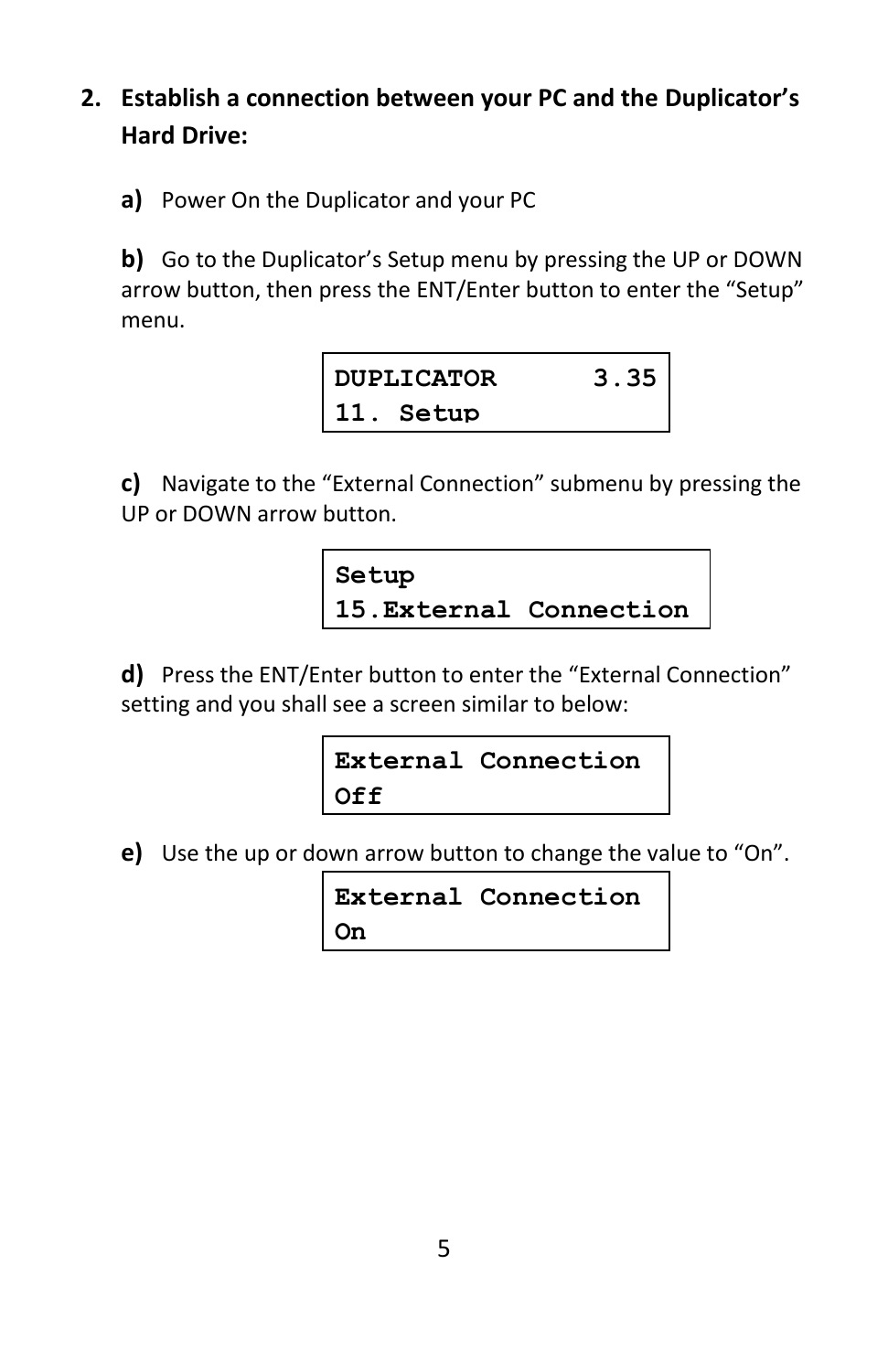**f)** Press the ENT/Enter button to submit the change. Once completed, the duplicator will make the hard drive avaliable for computer via external connection.

*Note: You may be asked to restart the system during the process.*

**g)** Connect the Duplicator to your PC via corresponding external cable. (ex. USB, eSATA, etc)

**h)** Your computer will pop out a message claiming that it is not readable. It is normal and please click on "Ignore".

| The disk you inserted was not readable by<br>this computer. |
|-------------------------------------------------------------|
| Initialize<br>Eject<br>Ignore                               |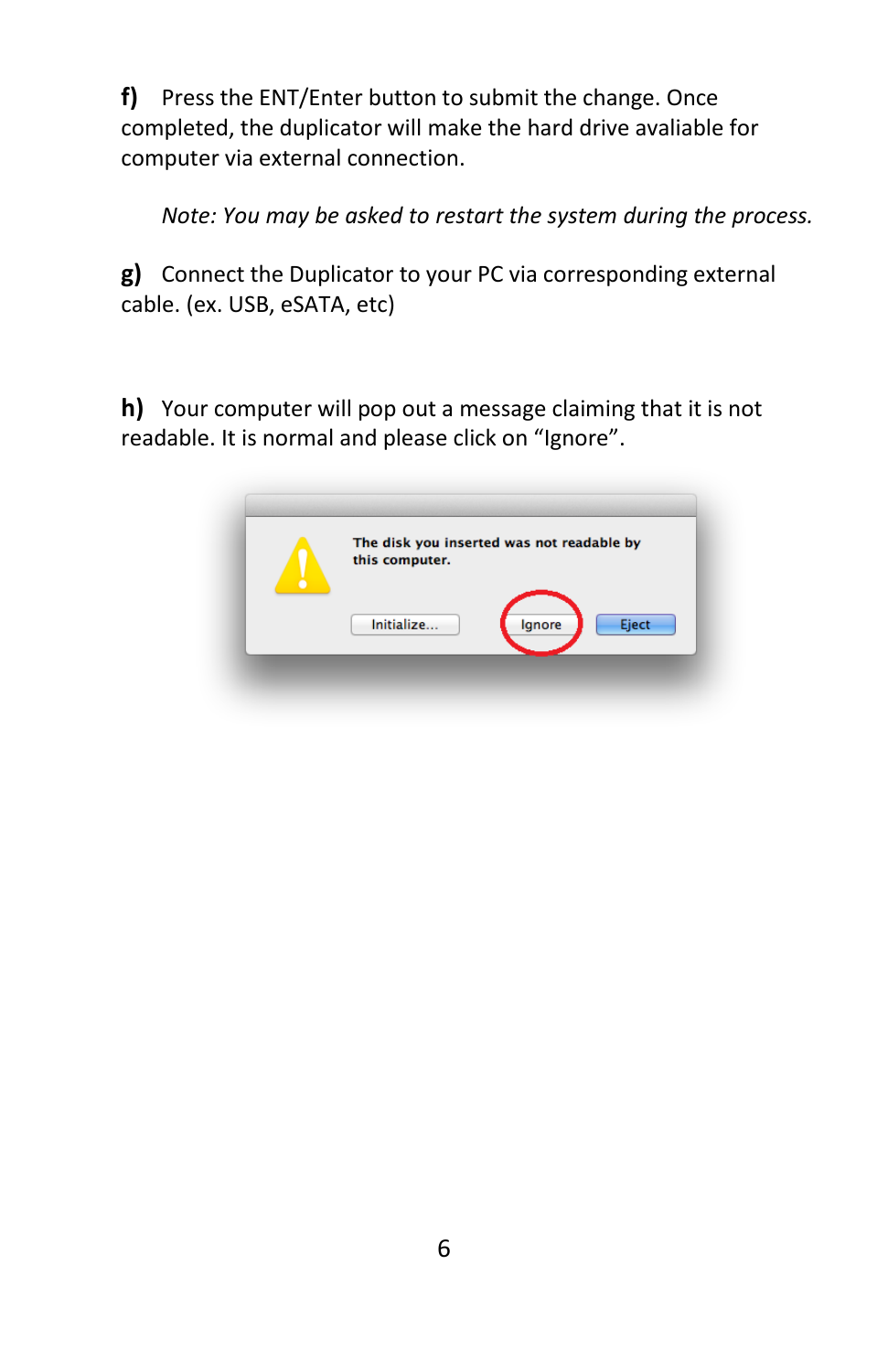## **3. Using CopyConnect for Mac to transfer image file to the duplicator:**

**a)** Run the "CopyConnect for Mac" application by double click it on your desktop.



**b)** Select the duplicator's hard drive and click on Connect button.

| 000                                            |                                |                              | <b>CopyConnect for Mac</b>    |
|------------------------------------------------|--------------------------------|------------------------------|-------------------------------|
| <b>Connection Settings</b>                     |                                |                              |                               |
| <b>Select Duplicator HDD</b>                   | <b>Refresh</b><br>disk1s1<br>÷ | Connect<br><b>Disconnect</b> | <b>Please Push "Connect"</b>  |
|                                                |                                |                              |                               |
| Local File Explorer   /Users/macuser/Documents |                                |                              | $\div$                        |
| Name                                           | Kind<br><b>Size</b>            | Date Modified                | Name                          |
| 合<br>$\mathbf{r}$                              |                                |                              |                               |
| .DS Store                                      | 6,148 file                     | 2012-04-18 01:58:36          | <b>Destination Folder Cor</b> |
| .localized                                     | 0 file                         | 2012-04-16 23:59:30          |                               |
| <b>About Stacks.lpdf</b><br>竊                  | -- folder                      | 2012-04-16 23:59:30          |                               |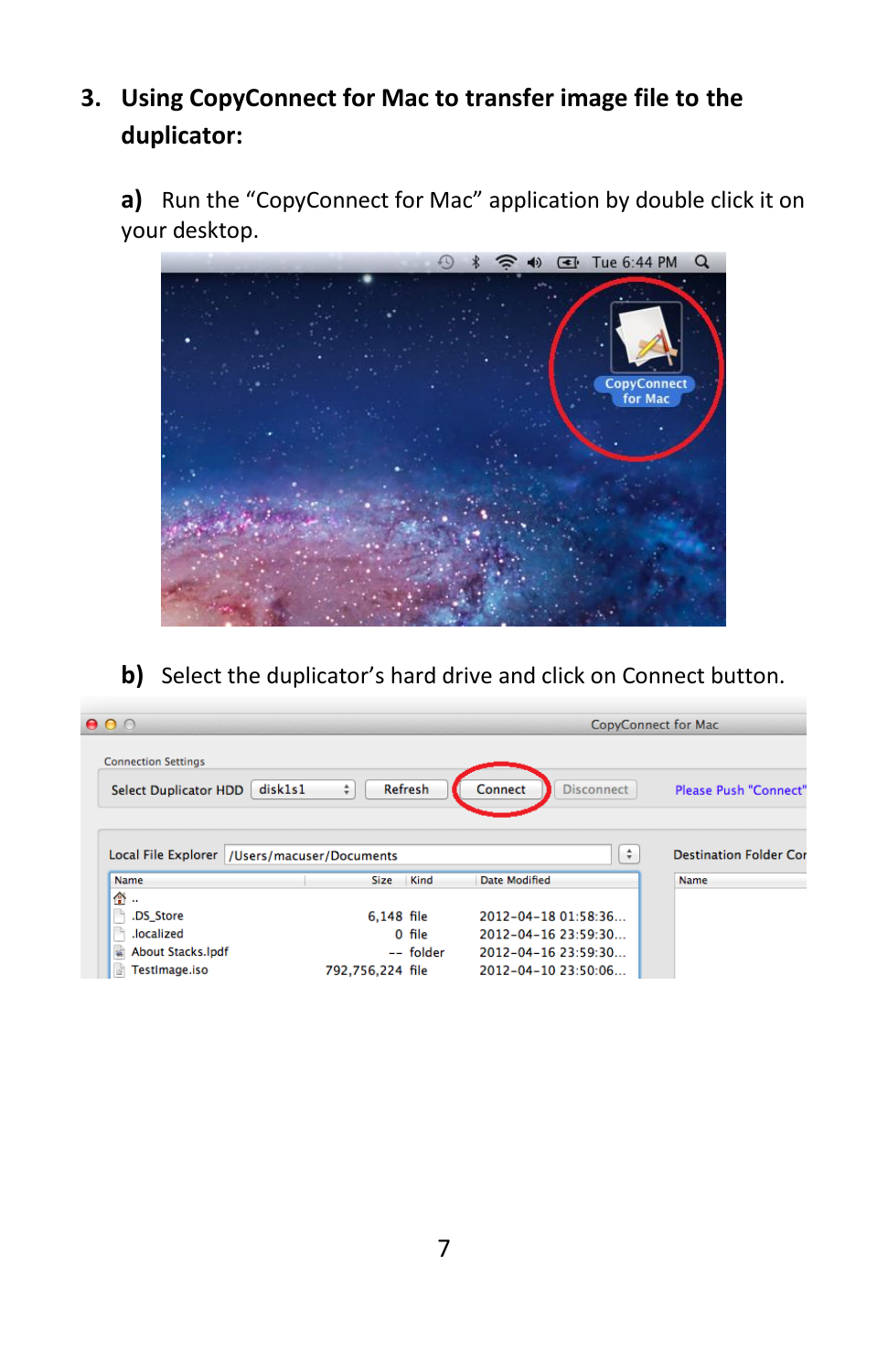**c)** Browse and select the disc image file, or LS label file from the left browing window:

| 0.06                                        |                                         | CopyConnect for Mac   |                                                                         |                            |         |
|---------------------------------------------|-----------------------------------------|-----------------------|-------------------------------------------------------------------------|----------------------------|---------|
| <b>Connection Settings</b>                  |                                         |                       |                                                                         |                            |         |
|                                             | Select Duplicator HDD disk1s1 : Refresh | Connect<br>Disconnect | <b>Connected Successfully!</b>                                          |                            |         |
|                                             |                                         |                       |                                                                         |                            |         |
| Local Ele Explorer /Users/macuser/Documents |                                         | l s                   | Destination Folder Content (c) dup (For Data) (blabel (For LightScribe) |                            | Refresh |
| Name                                        | Size Kind                               | Date Modified         | Name                                                                    | Date Modified<br>Size Kind |         |
| .DS_Store                                   | 6.148 file                              | 2012-04-18 01:58:36   |                                                                         |                            |         |
| <b>Jocalized</b>                            | O file                                  | 2012-04-16 23:59:30   |                                                                         |                            |         |
| About Stacks lpdf                           | -- folder                               | 2012-04-16 23:59:30,  |                                                                         |                            |         |
| set sommer                                  | 792,756,224 file                        | 2012-04-10 23:50      |                                                                         |                            |         |
|                                             |                                         |                       |                                                                         |                            |         |
|                                             |                                         |                       |                                                                         |                            |         |
|                                             |                                         |                       | ٠                                                                       |                            |         |
|                                             |                                         |                       |                                                                         |                            |         |
|                                             |                                         |                       |                                                                         |                            |         |
|                                             |                                         |                       |                                                                         |                            |         |
|                                             |                                         |                       |                                                                         |                            |         |
|                                             |                                         |                       |                                                                         |                            |         |
|                                             |                                         |                       |                                                                         |                            |         |
|                                             |                                         |                       |                                                                         |                            |         |
| Current Action Status                       |                                         |                       |                                                                         |                            |         |
| <b>Action Type</b><br>Progress              | Selected Item Path                      |                       |                                                                         |                            |         |
|                                             |                                         |                       |                                                                         |                            |         |
|                                             |                                         |                       |                                                                         |                            |         |
|                                             |                                         |                       |                                                                         |                            |         |
|                                             |                                         |                       |                                                                         |                            |         |
|                                             |                                         |                       | Version 1.0                                                             |                            |         |
|                                             |                                         |                       |                                                                         |                            |         |
|                                             |                                         |                       |                                                                         |                            |         |

**d)** Select the corresponding image file type on the destingnation window.

| ect for Mac                    |                                                                                       |               |
|--------------------------------|---------------------------------------------------------------------------------------|---------------|
| <b>Connected Successfully!</b> |                                                                                       |               |
|                                |                                                                                       |               |
|                                | Destination Folder Content ⊙ dup (For Data) © label (For LightScribe)<br>Kind<br>Size | Date worlffed |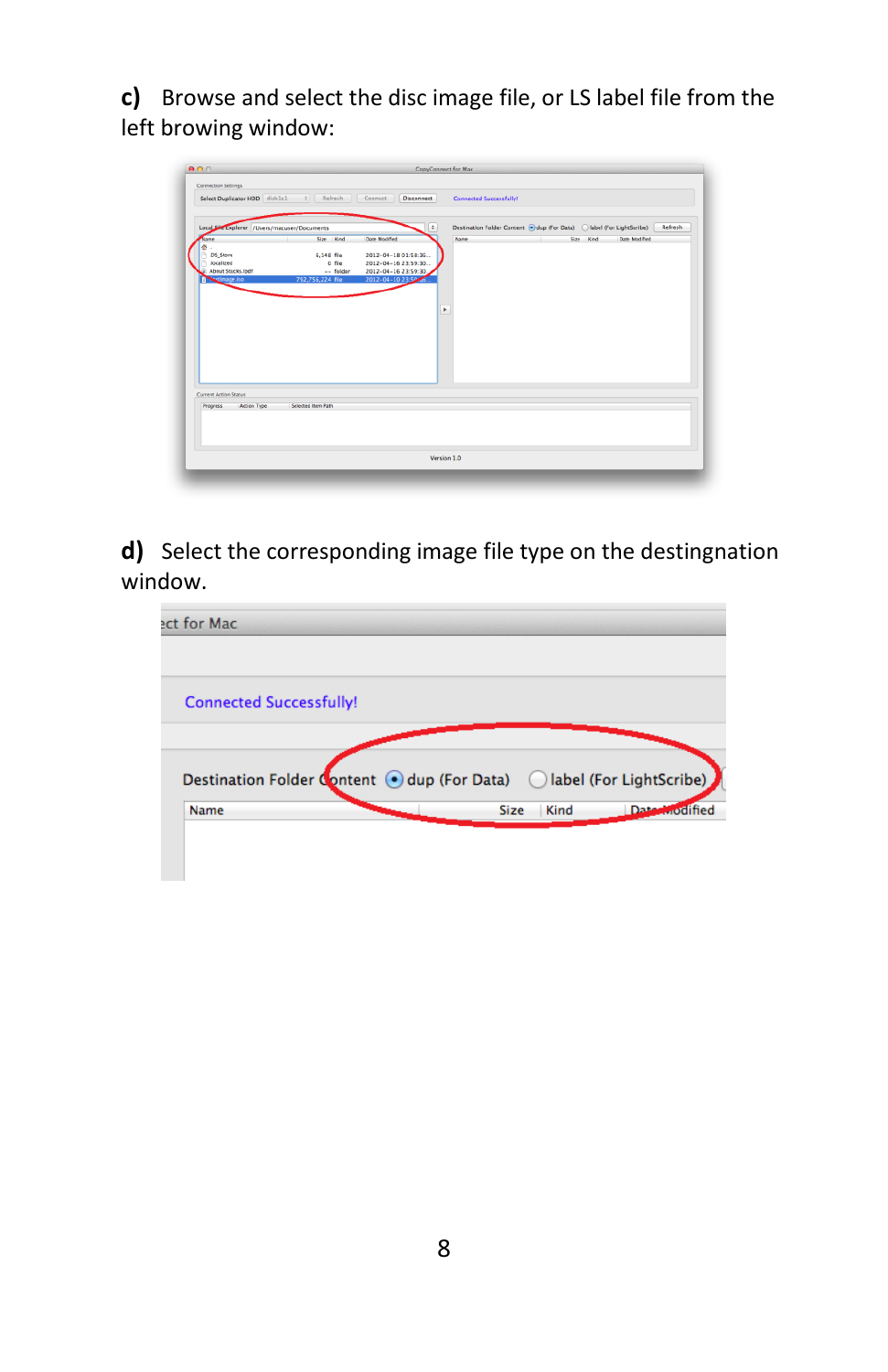**e)** Click on the right arrow button to start the transfer process.

| Select Duplicator HDD disk1s1 |             | Refresh<br>$\frac{1}{2}$                     | Disconnect<br>Connect  | <b>Connected Successfully!</b> |                                                                           |         |
|-------------------------------|-------------|----------------------------------------------|------------------------|--------------------------------|---------------------------------------------------------------------------|---------|
|                               |             | Local File Explorer /Users/macuser/Documents | $\left  \cdot \right $ |                                | Destination Folder Content (c) dup (For Data) [C] label (For LightScribe) | Refresh |
| Name                          |             | Size Kind                                    | Date Modified          | <b>Name</b>                    | Date Modified<br>Size Kind                                                |         |
| 全…                            |             |                                              |                        |                                |                                                                           |         |
| <b>DS Store</b>               |             | 6.148 file                                   | 2012-04-18 01:58:36    |                                |                                                                           |         |
| <b>Incalized</b>              |             | 0 file                                       | 2012-04-16 23:59:30    |                                |                                                                           |         |
| a About Stacks lodf           |             | -- folder                                    | 2012-04-16 23:59:30    |                                |                                                                           |         |
| Testimage.iso                 |             | 792.756.224 file                             | 2012-04-10 23:50:06.   |                                |                                                                           |         |
|                               |             |                                              |                        |                                |                                                                           |         |
|                               |             |                                              |                        |                                |                                                                           |         |
|                               |             |                                              |                        |                                |                                                                           |         |
| Current Action Status         |             |                                              |                        |                                |                                                                           |         |
| Progress                      | Action Type | Selected item Path                           |                        |                                |                                                                           |         |
| ō                             | Copying     | /Users/macuser/Documents/TestImage.iso       |                        |                                |                                                                           |         |

**f)** Upon transfer complete, you shall see the image file avaliable on the right window.

*Note: if you don't see the transferred file, click on the "Refresh" button.*

|                                                       |                                                                                                                      | CopyConnect for Mac |                                   |                                                                                                                             |
|-------------------------------------------------------|----------------------------------------------------------------------------------------------------------------------|---------------------|-----------------------------------|-----------------------------------------------------------------------------------------------------------------------------|
|                                                       |                                                                                                                      |                     |                                   |                                                                                                                             |
|                                                       | Connect<br>Disconnect                                                                                                |                     |                                   |                                                                                                                             |
|                                                       | $\left[ \bullet \right]$                                                                                             |                     |                                   | Refres                                                                                                                      |
| Size Kind                                             | Date Modified                                                                                                        | <b>Fisme</b>        | Size Kind                         | Date Modified                                                                                                               |
| 6.148 file<br>O file<br>-- folder<br>792,756,224 file | 2012-04-18 01:58:36<br>2012-04-16 23:59:30<br>2012-04-16 23:59:30<br>2012-04-10 23:50:06                             |                     |                                   | 2012/Apr/17 18:59:16                                                                                                        |
|                                                       |                                                                                                                      |                     |                                   |                                                                                                                             |
|                                                       |                                                                                                                      |                     |                                   |                                                                                                                             |
|                                                       |                                                                                                                      |                     |                                   |                                                                                                                             |
|                                                       | Select Duplicator HDD disk1s1 : Refresh<br>Local File Explorer /Users/macuser/Documents<br><b>Selected Item Path</b> |                     | Testimage.iso<br>٠<br>Version 1.0 | <b>Connected Successfully!</b><br>Desmation Folder Content (c) dup (For Data) (blabel (For LightScribe)<br>792,756,224 file |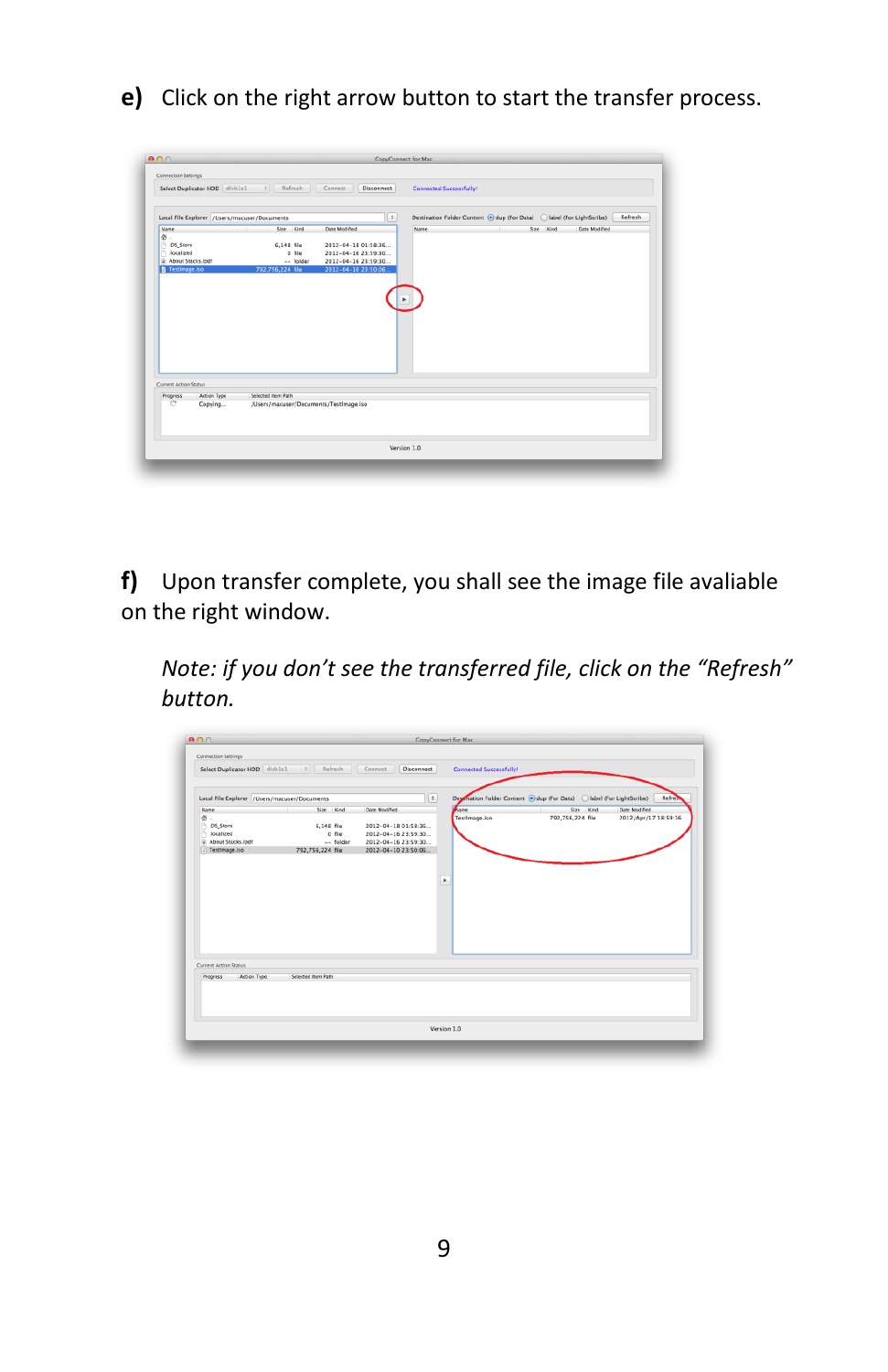**g)** Disconnect the CopyConnect connection after you have transferred all files.

*Note: It is IMPORTANT to disconnect the CopyConnect connection prior closing the application. Failure to do so may corrupt the content on the duplicator's hard drive.*

| <b>CopyConnect for Mac</b>                 |                                               |
|--------------------------------------------|-----------------------------------------------|
| <b>Confect</b><br><b>Disconnect</b>        | <b>Disconnected Succes</b> fully!             |
| ÷                                          | Destination Folder Content (.) dup (For Data) |
| Date Modified                              | <b>Name</b><br><b>Size</b>                    |
| 2012-04-18 01:58:36<br>2012-04-16 23:59:30 |                                               |